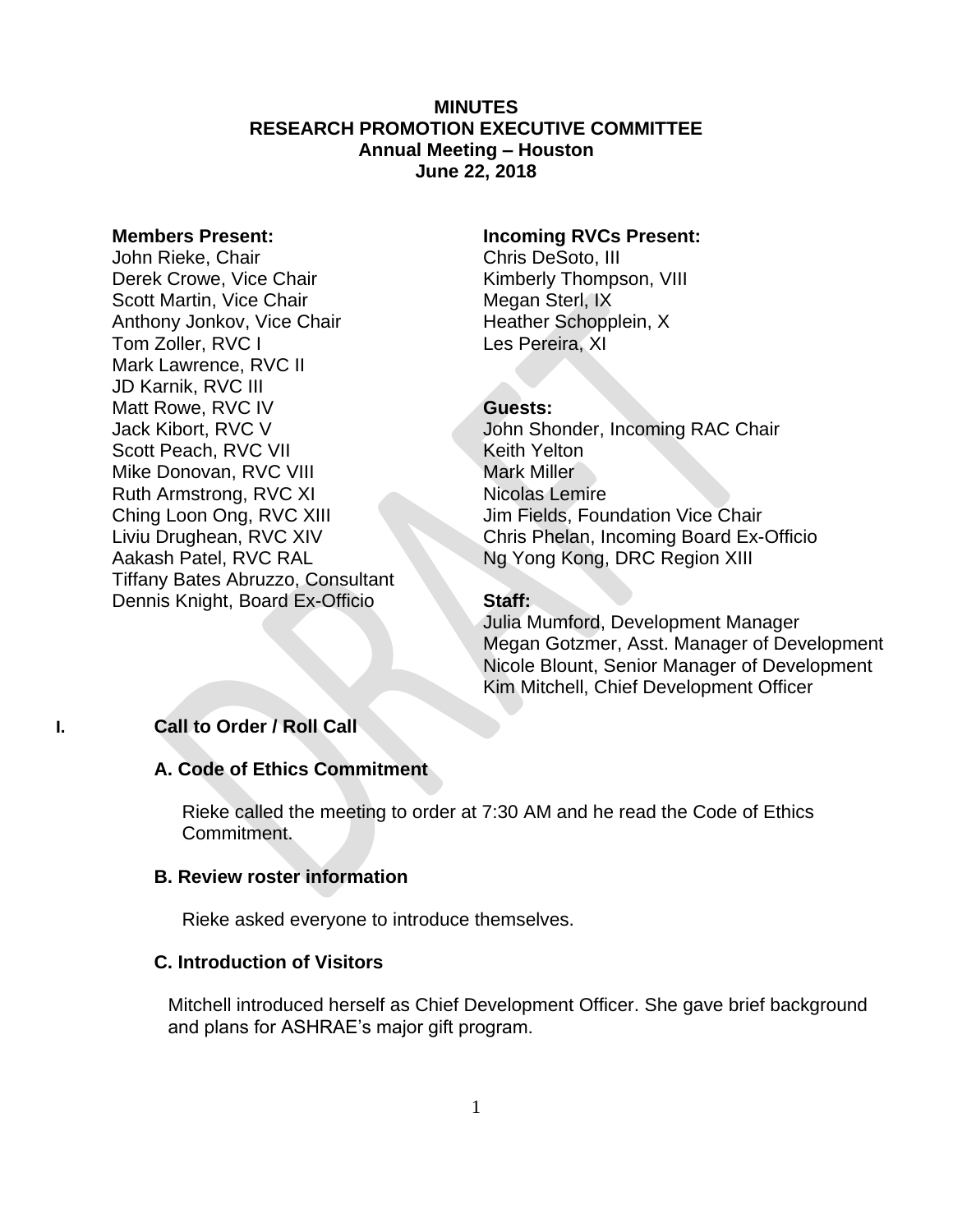Peach asked that Staff create a conference call with the RP Committee to speak more in depth with Kim about the major donor program.

**AI(1)**

Blount introduced herself and thanked the committee for all they do.

Phelan introduced himself as the incoming Board Ex-Officio for RP.

John Shonder introduced himself as the incoming chair for RAC and thanked the RP Committee for all they do in raising money for research.

## **D. Funding of Top Dog Award**

Rieke asked for all RVCs and ExCom to put \$20 in the envelope for the Top Dog award.

## **II. Review of Agenda**

Crowe asked to add **7C** to the agenda for "Minimum Honor Roll."

## **III. Approval of Minutes (1/17)**

**Donovan moved and Peach seconded,**

**1) that the RP Committee minutes from the 2018 Winter Meeting in Chicago be approved.** 

## **20-0-0 CNV MOTION PASSED**

## **IV. Review Action Items**

- **Completed Action Item:** RP Committee members to put forward all ideas for major gift funding.
- **Incomplete Action Items:** Subcommittee to review scholarship acceptance policy (tabled); Golden Circle and higher donors be displayed on ASHRAE's website (ongoing, pending investigation of ASHRAE's commercialism policy)

## **V. Representative Remarks**

Knight introduced himself as the current Board Ex-Officio for RP. He thanked the committee for their hard work and gave a brief presentation from the Board.

## **VI. Ongoing Business**

## **A. Assigned Actions/Items/Motions/Ad Hocs**

None.

## **B. 2017-18 MBO Results**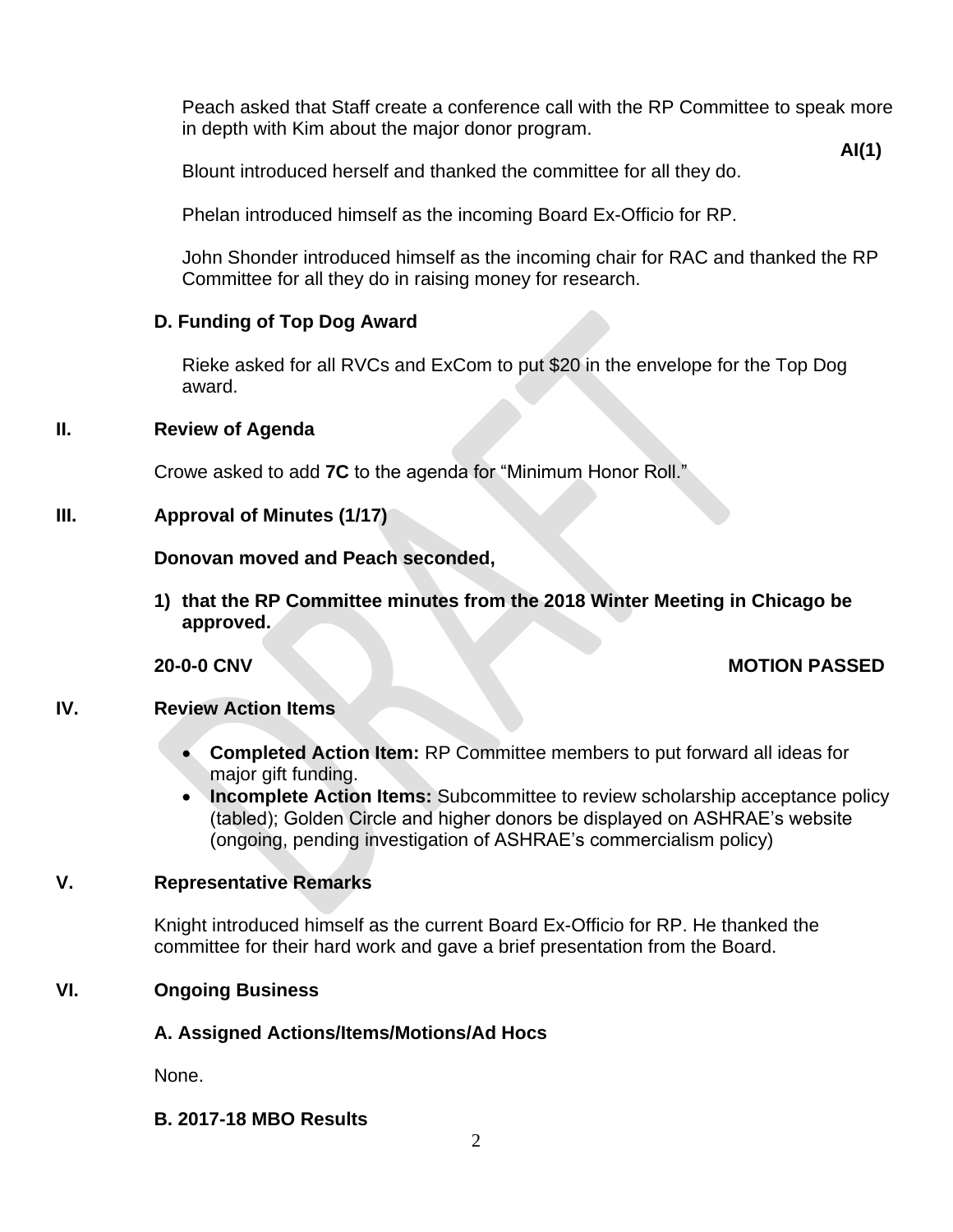Rieke reviewed his MBO:

- The overall results are up from last year.

- Centralized Training numbers were down because of an earlier than usual training that was not marketed well.

- RP has currently raised \$14,000 for YEA (goal of \$20,000). This goal will be removed from future MBOs.

- Mumford reported that Staff is working with the Marketing Department on new materials.

## **VII. ExCom Report**

## **A. Highlights & Committee Actions**

Rieke mentioned that the RP Consultant position was eliminated since it is a nonessential position, but he was able to talk to Sheila Hayter about the importance of the position. Hayter reinstated the position for one year, so the RP Committee is now going to propose to Members Council through a motion that this become a 4<sup>th</sup> Vice Chair position.

Mumford mentioned the Development Committee was a big help in getting this issue in the right hands and ensuring it is taken care of in a timely manner.

Rieke reviewed that ExCom talked about Top Dog. He also reminded the committee that if their company matches contribution to be sure to utilize that program.

ExCom also discussed the need to figure out how to best handle Canadian credit card contributions.

Martin commented that as long as a scholarship is new and repeatable money it can count through RP. If it comes from existing funds of a chapter, it is not new money and therefore won't count toward the chapter's RP goal. Mumford added that Staff is working on a form for Scholarships to improve communications between the donor, RVCs, and Staff.

## **B. Manager's Report**

Mumford gave her Manager's report, which included an update on the campaign. She reminded all the RVCs that Collins Award submissions are due by July 15. Current and outgoing RVCs need to nominate a chapter chair with an explanation as to why they deserve to receive the award. Mumford also remind RVCs to reply to Meredith as soon as possible when she sends out the e-mail about CRC awards. It is a tight turn around.

## **C. Increased Honor Roll**

Crowe explained the need to increase honor roll if we want to continue growing our RP campaign. The minimum honor roll level gift for individuals has been \$100 since 1971. Based on rate of inflation, the minimum should be \$600 today. Crowe asked for the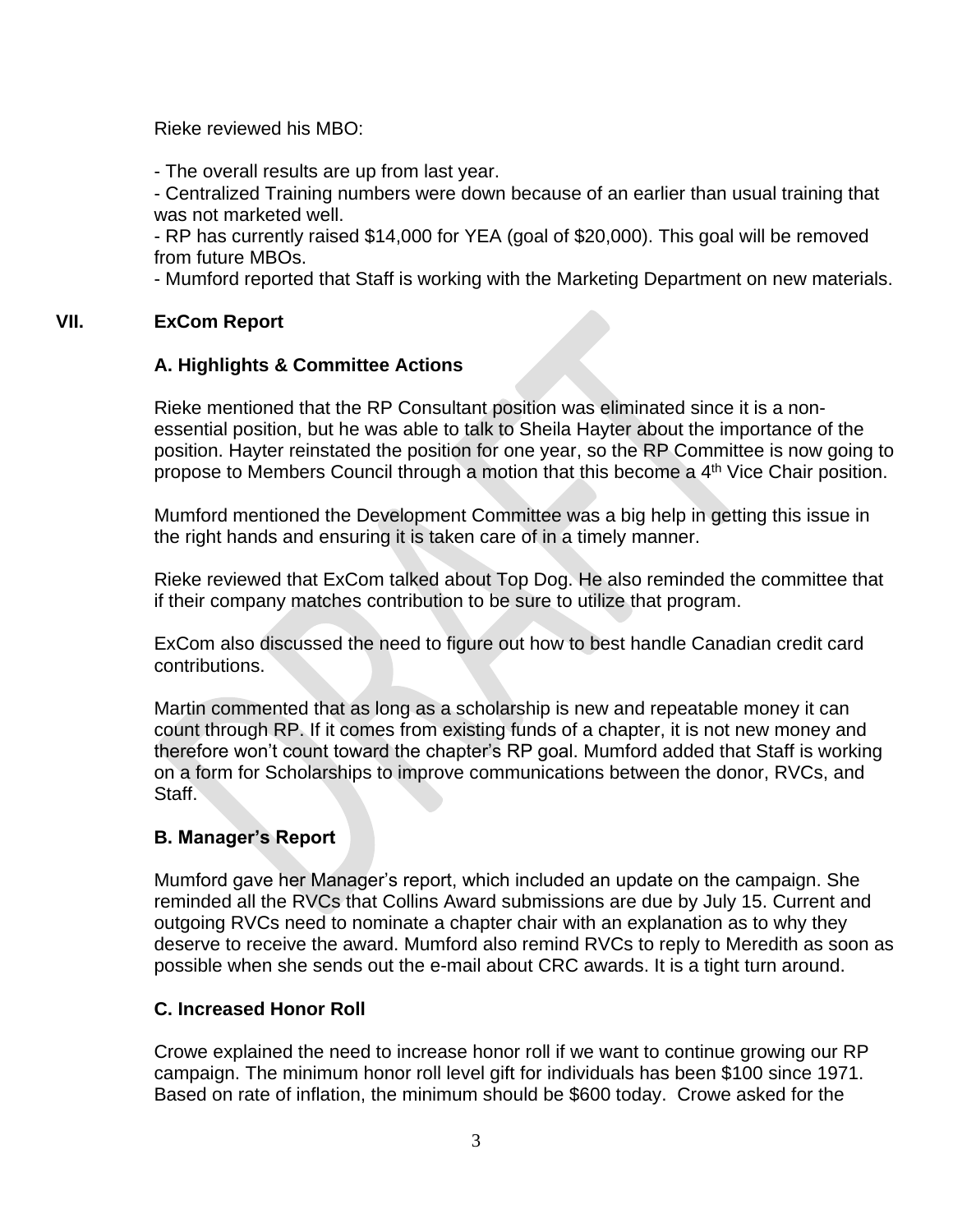committee's thoughts about increasing the HR level for individuals to \$150 and companies to \$500.

Shopplein agreed the individuals should move to \$150, but she is worried about a negative impact on Full Circle. After some discussion, there was support of increasing honor roll for individuals to \$150, but leave the requirement for Full Circle at \$100. If a board member wants to be in the honor roll they will give more. Abruzzo agreed that Full Circle and honor roll level need to be separated. Since board members are giving because they have to, they probably don't want all the recognition that comes with a \$100 gift. Peach believes the honor roll minimum could go to \$250 for a more significant thank you. This means: \$100 for participation, \$250 for honor roll listing and coin (individuals), and \$500 for companies. Karnik suggested more PAOE points be awarded if the chapter gets their Full Circle to be at honor roll level instead of just \$100.

Mumford gave some stats from when we last increased honor roll for companies. Knight recommended that the committee figure out why an increase is needed and how it will benefit ASHRAE. He also mentioned that we have tremendous room for growth in the number of donors rather than increasing the donors we already have. Peach agreed.

Crowe said the committee will table the discussion until Atlanta so RVCs have time to talk to their regions.

Rieke said whatever happens, educating your regions and chapters will be key.

## **VIII. Regional Business**

## **A. 2017-18 Estimates & Highlights**

Region I - \$211,000. Some communication is rough. NY endowment for deceased member

Region II - \$205,000. On track for challenge. OVC scholarship. Toronto sponsorship package. Halifax RP chair went missing and organizer of golf tournament passed away suddenly right before the golf outing.

Region III - \$259,600. Roanoke and Lehigh Valley having issues as a chapter. Roanoke may comeback but Lehigh may become a section. Exceeded Regional goal plus AHRI Region IV – \$188,000. One chapter will not make goal but the rest should.

Region V – \$132,000. Haven't heard from some, Cincinnati is sending now. Evansville was going to be absorbed, but it now wants to resurrect.

Region VI – \$150,000. Lost a Golden Circle but confident it is coming.

Region VII – \$137,000. Will make goal. JR Anderson benefit from regional dinner is \$2,000 more toward RP. \$2550 from New Orleans. \$4750 from Louisville. Bluegrass is behind and goal needs to be adjusted.

Region VIII – \$475,000.

Region IX – \$247,000.

Region X – \$153,000. Tucson continues to crush it despite the lack of leadership.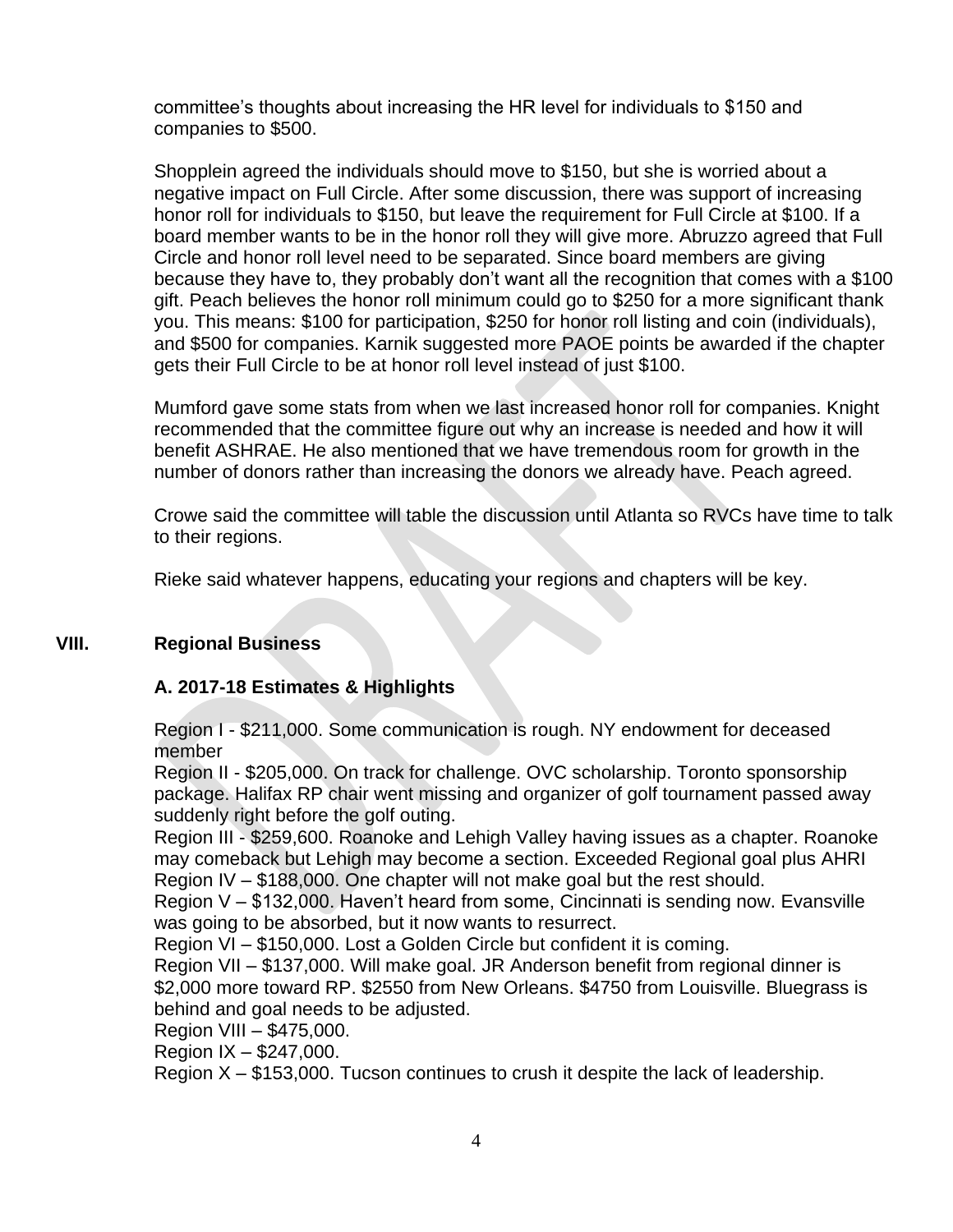Region XI – \$172,000. Regina had two golf tourneys on the same day. 10-12,000. Mid-Columbia did a golf tourney, but will probably be absorbed. Oregon has an endowment gift coming. Region XII – \$125,000. Suffering from events being cancelled due to hurricanes. Region XIII – \$48,200. South Korea is down. During regional planning they asked that the goal be maintained or reduced. Region XIV – \$4,728. First to reach regional goal. RAL – \$21,000

Total is 2,569,410.

## **B. Development Committee Update**

None.

## **C. 2018-19 Goals**

Crowe announced his goal will be \$2,525,000.

The regions broke down the total as follows:

Region I - \$210,000 Region II - \$190,000 Region III - \$200,000 Region IV – \$186,000 Region V – \$133,000 Region VI – \$180,000 Region VII – \$140,000 Region VIII – \$432,000 Region IX – \$260,000 Region X – \$190,000 Region XI – \$173,000 Region XII – \$153,000 Region XIII – \$49,000 Region XIV – \$5,000 RAL – \$24,000

## **D. 2018-19 MBO**

Crowe reviewed his MBO.

## **E. 2018-19 CRC Workshop**

ExCom reminded the RVCs how important it is to conduct a RP Training at their CRCs.

## **F. 2018-19 Centralized Training**

## **Peach moved and Donovan seconded**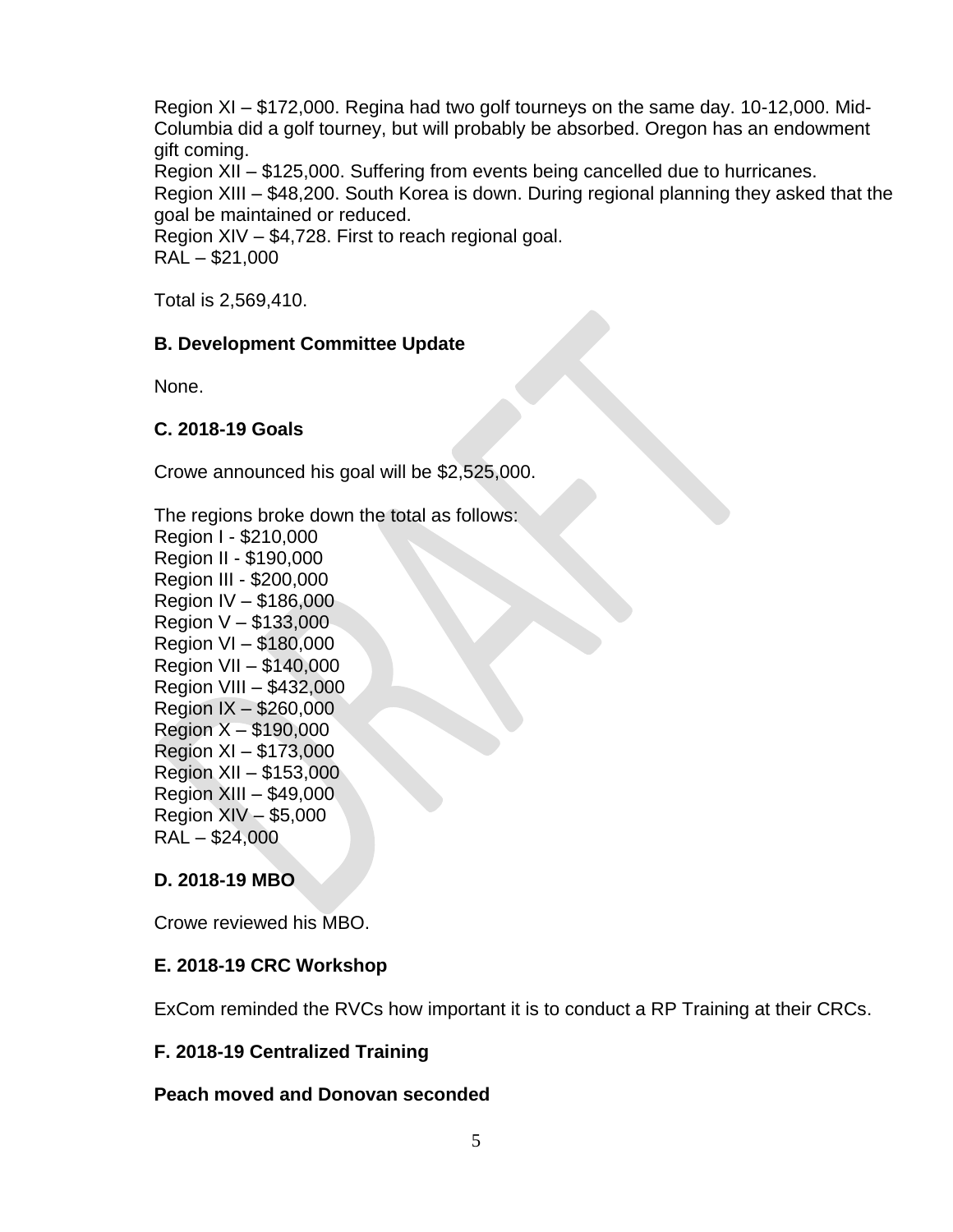## **2) that the RP RVCs be given access to the CIQs.**

## **20-0-0 CNV MOTION PASSED**

## **IX. Other Business**

## **A. Recognition of Top Dog Winner**

ExCom was pleased to announce the Top Dog Award goes to Jack Kibort.

## **B. Recognition of retiring committee members**

Rieke thanked the outgoing RVCs for their service and time to RP. He presented them with a plaque and a gift.

## **C. Chair's Closing Comments**

Rieke thanked the committee for welcoming him back for another year. He mentioned how much he enjoyed RP.

## **D. Recognition of incoming RVCs and VC**

Crowe introduced the incoming RVCs and reviewed the incoming ExCom members (with positions).

## **E. Next Meeting date (Jan. 12 - Atlanta)**

## **X. Adjournment**

The RP Committee meeting adjourned at 12:30 PM.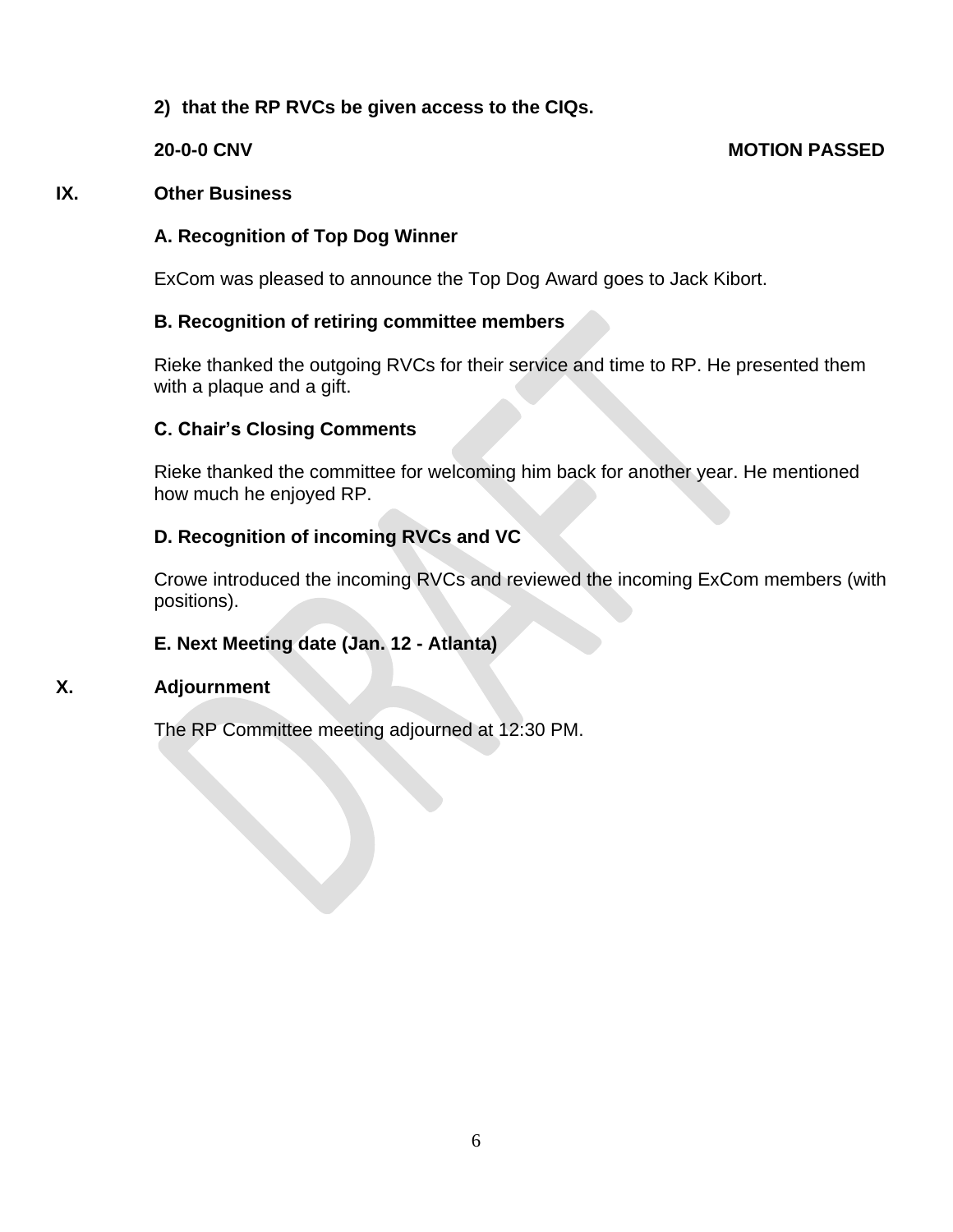## **Motions**

## **RP COMMITTEE** *ANNUAL MEETING – HOUSTON 2018*

## No. – Pg. Motion

- 1 2 that the RP Committee minutes from the 2018 Winter Meeting in Chicago be approved. **MOTION PASSED**
- 2 5 that the RP RVCs be given access to the CIQs. **MOTION PASSED**